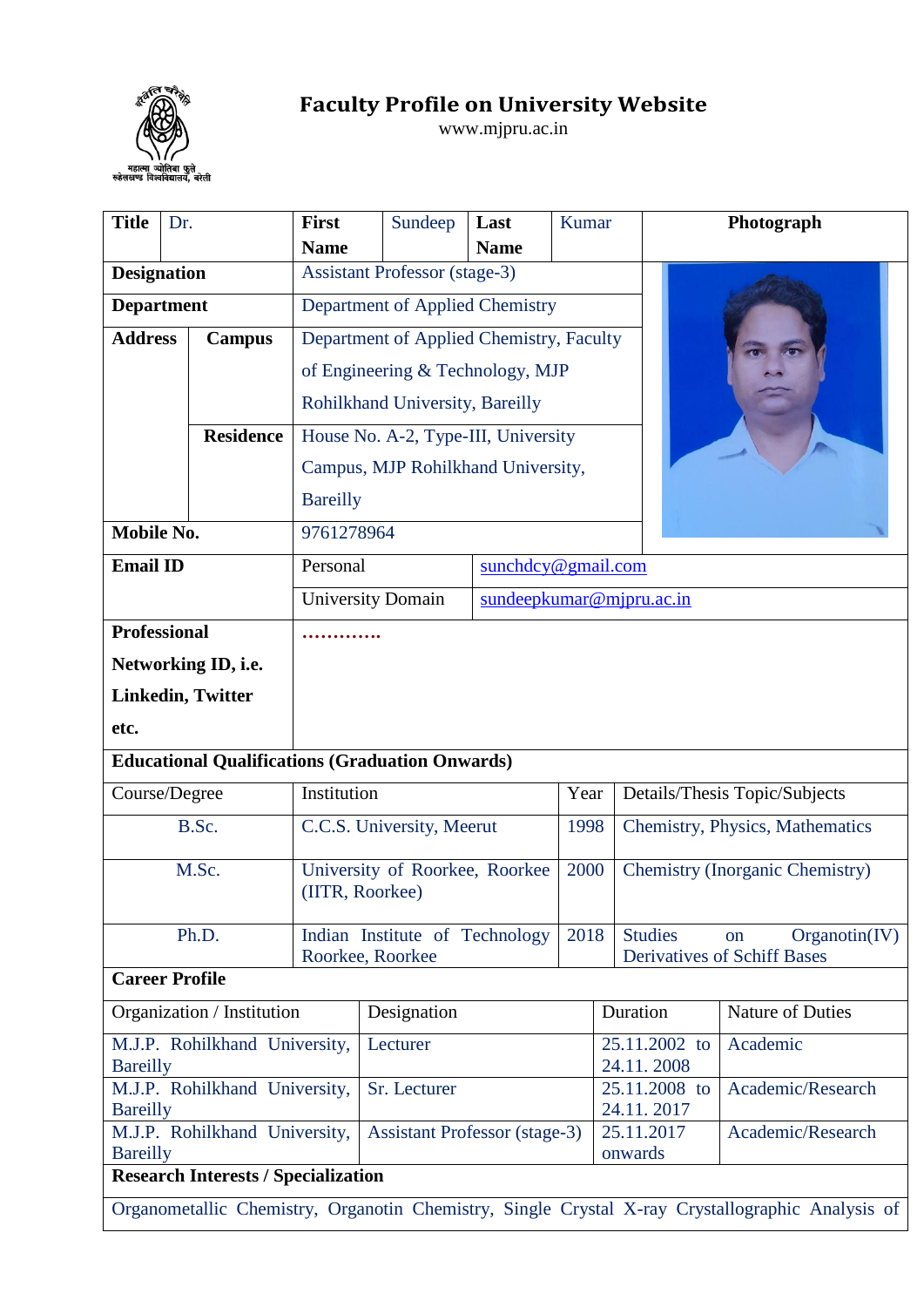|         | Organotin-based Compounds, Organotin-based Biologically Active Compounds and their Modes of |  |  |  |  |
|---------|---------------------------------------------------------------------------------------------|--|--|--|--|
| Action. |                                                                                             |  |  |  |  |

**Research Experience in Years**

**No of Research Scholars Successfully Guided** 

| Name of Programme   | Awarded | <b>Under Supervision</b> |
|---------------------|---------|--------------------------|
| Ph.D.               |         | 01 (Co-supervisor)       |
| M.Phil.             |         |                          |
| <b>Dissertation</b> |         |                          |
| (M.Ed./M.A.)        |         |                          |

| Researcher/      | <b>Scopus</b><br>57209548180 |  | Orchid<br>********* |  | <b>Publons</b> | <b>Vidwan</b> | <b>Google Scholar</b> |  |  |
|------------------|------------------------------|--|---------------------|--|----------------|---------------|-----------------------|--|--|
| <b>Expert ID</b> |                              |  |                     |  | AAY-1894-2020  | 165358        | sunchdcy@gmail.com    |  |  |
|                  |                              |  |                     |  |                |               |                       |  |  |

**Teaching Experience (Subjects/Courses Taught)**

UG Level: Co-ordination Chemistry, Organometallic Chemistry, Environmental Chemistry and Physical

**Chemistry** 

PG Level: Advanced Inorganic Chemistry and Organic Spectroscopy

Ph.D. Course Work: Bio-inorganic Chemistry and Spectroscopic Techniques

## **Honours / Awards & Fellowship FOR OUTSTANDING WORK**

| Name of Award/<br>Fellowship |            |    | <b>Awarded By</b>           |                   |                              |  |  |  |  |  |  |
|------------------------------|------------|----|-----------------------------|-------------------|------------------------------|--|--|--|--|--|--|
|                              |            |    | <b>Name of Governmental</b> | Name of           | <b>Name of International</b> |  |  |  |  |  |  |
|                              |            |    | Agency                      | Government        | <b>Recognized Body</b>       |  |  |  |  |  |  |
|                              |            |    |                             | <b>Supported</b>  |                              |  |  |  |  |  |  |
|                              |            |    |                             | Organizatio       |                              |  |  |  |  |  |  |
|                              |            |    |                             | $\mathbf{n}$      |                              |  |  |  |  |  |  |
|                              |            |    |                             | <b>Department</b> |                              |  |  |  |  |  |  |
| QIP                          | Fellowship | to | <b>MHRD, New Delhi</b>      | IITR,             | .                            |  |  |  |  |  |  |
| pursue PhD                   |            |    |                             | Roorkee           |                              |  |  |  |  |  |  |

## **Publications /Academic Activities (Numbers Only)**

| Books &      | <b>Research Papers</b> | 03 | Papers          | Seminars/ |                | Research   |    |
|--------------|------------------------|----|-----------------|-----------|----------------|------------|----|
| Monograph    | Published in           |    | Presented in    | Conferenc |                | Projects   |    |
| s (Single    | International          |    | Seminars/       | es        |                | (Complete) |    |
| Author)      | Journals               |    | Conferences     | Organized |                | d)         |    |
| Books (Co-   | <b>Research Papers</b> |    | Seminar/        | Workshop  | $\overline{0}$ | Research   | 01 |
| authored)    | Published in           |    | Conferences     | S         |                | Projects   |    |
|              | Other Journals         |    | Attended        | Organized |                | (Ongoing)  |    |
|              |                        |    |                 |           |                |            |    |
| <b>Books</b> | Articles               |    | <b>Sessions</b> | Membersh  |                | Foreign    |    |
| (Edited)     | Published in           |    | Chaired in      | ip of     |                | Countries  |    |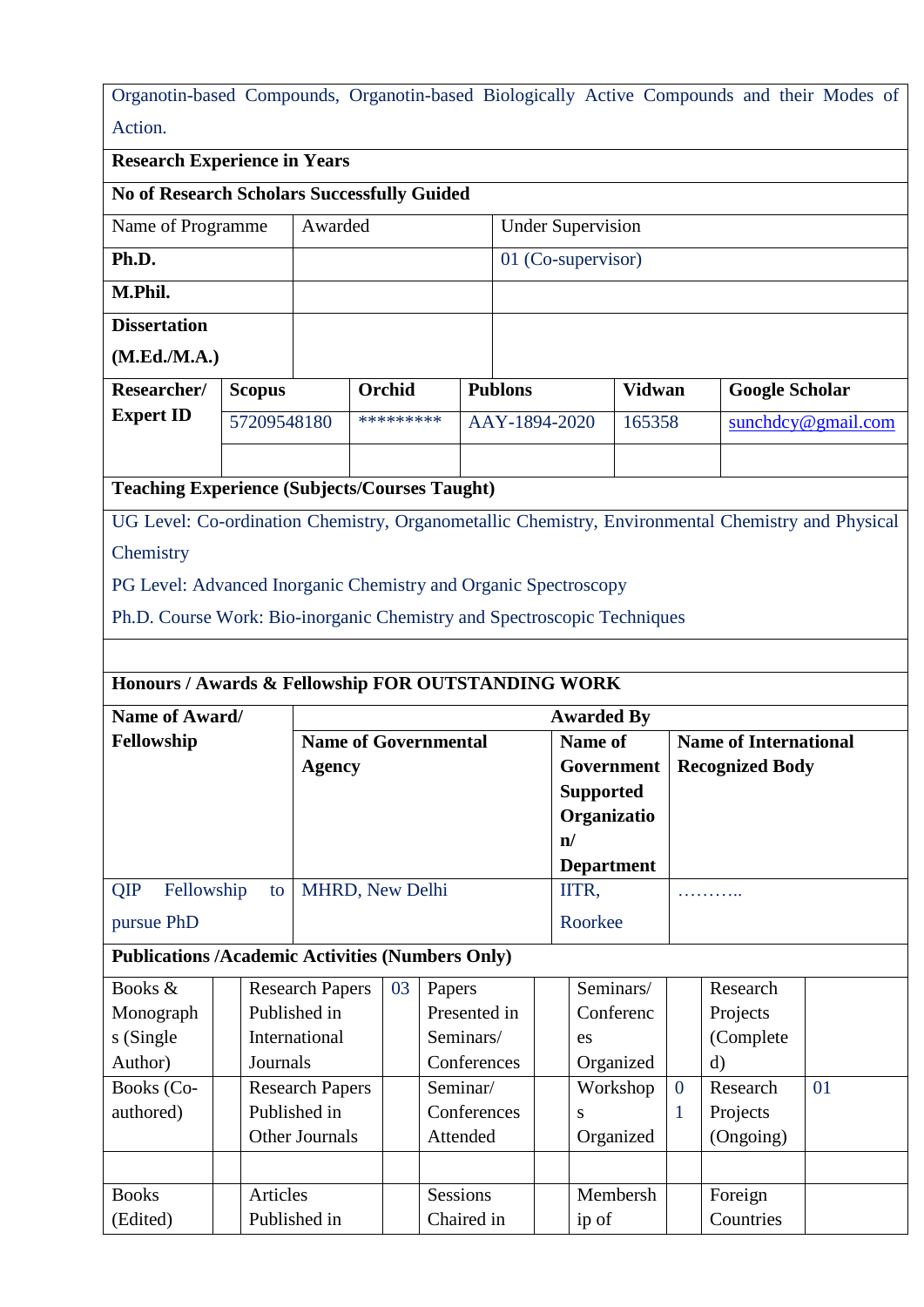| Chapters in  | Popular Fora,                 | Seminars/   | Academic/  | Visited for |  |
|--------------|-------------------------------|-------------|------------|-------------|--|
| Edited       | e.g., Websites,               | Conferences | Profession | Academic    |  |
|              | Blogs,                        | Resource    | al Bodies  | Assignmen   |  |
| <b>Books</b> | Newspapers,<br>Magazines etc. | Lectures    |            | ts          |  |
|              |                               | Delivered   |            |             |  |

|                                      |                                                                                                                                                                                                               | <b>Details of Publications /Academic Activities (2010 Onwards)</b>                                                                                                          |                                           |             |                |         |                |                  |                      |  |
|--------------------------------------|---------------------------------------------------------------------------------------------------------------------------------------------------------------------------------------------------------------|-----------------------------------------------------------------------------------------------------------------------------------------------------------------------------|-------------------------------------------|-------------|----------------|---------|----------------|------------------|----------------------|--|
| (a) Authored Books/Monographs        |                                                                                                                                                                                                               |                                                                                                                                                                             |                                           |             |                |         |                |                  |                      |  |
| <b>Name of Book</b>                  |                                                                                                                                                                                                               | <b>Year of Publication</b><br><b>Publisher</b>                                                                                                                              |                                           |             |                |         | <b>ISBN No</b> |                  |                      |  |
| (b) Edited Books                     |                                                                                                                                                                                                               |                                                                                                                                                                             |                                           |             |                |         |                |                  |                      |  |
| <b>Year of</b><br><b>Publication</b> | <b>Title</b>                                                                                                                                                                                                  |                                                                                                                                                                             | <b>Publis</b><br>her                      | <b>ISBN</b> |                | DOI No. |                | <b>Citations</b> |                      |  |
|                                      |                                                                                                                                                                                                               | (c) Papers Published in UGC Care Listed /Indexed/ Peer Reviewed Journals                                                                                                    |                                           |             |                |         |                |                  |                      |  |
| <b>Year of</b><br><b>Publication</b> | <b>Title</b>                                                                                                                                                                                                  |                                                                                                                                                                             | Name of<br><b>Journal</b>                 |             | <b>ISSN No</b> |         |                | <b>Citations</b> | <b>Impact Factor</b> |  |
| 2017                                 | X-ray structural                                                                                                                                                                                              | New triphenyltin( $\overline{IV}$ )<br>complexes of flexible<br>tripodal Schiff base ligands:<br>characterization of<br>Ph <sub>3</sub> SnCl.(H <sub>3</sub> trensal)       | Journal of<br>Organometallic<br>Chemistry |             | 0022-328X      |         | 3              |                  | 2.304                |  |
| 2017                                 | Novel binuclear                                                                                                                                                                                               | $diorganotin(IV)$ complexes<br>of adipic acid dihydrazone<br>containing flexible aliphatic<br>spacer: X-ray structural<br>characterization of<br>$d$ imethyltin(IV) complex | Journal of<br>Organometallic<br>Chemistry |             | 0022-328X      |         | $\overline{2}$ |                  | 2.304                |  |
| 2018                                 | New diorganotin $(IV)$<br>complexes of salicylaldehyde<br>based hydrazones<br>bearing furan heterocycle<br>moiety: X-ray structural<br>investigation of<br>dimethyltin(IV) and<br>$diphenyltin(IV)$ complexes |                                                                                                                                                                             | Journal of<br>Organometallic<br>Chemistry |             | 0022-328X      |         | 8              |                  | 2.304                |  |